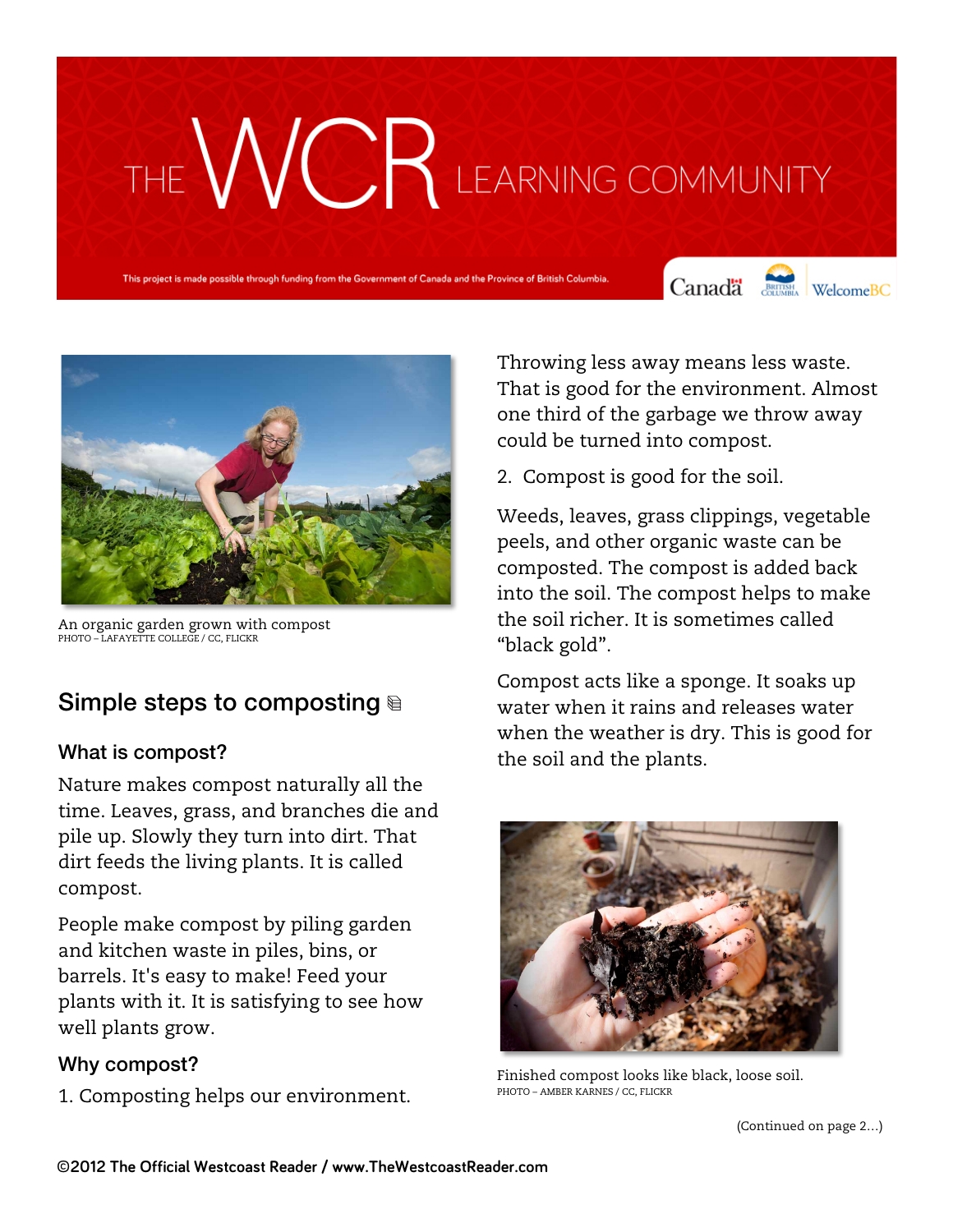

(…Continued from page 1)

3. Compost helps keep plants healthy.

Insects and diseases do less damage if the soil is full of compost.

The dark colour of compost draws the sun. The sun heats the soil. The soil gets warmer earlier in the spring and stays warmer longer into the fall.

4. Compost adds nutrients to the soil.

Compost contains important nutrients. The plants absorb these nutrients from the soil. This makes the fruits and vegetables you grow healthier and tastier.

Adding compost to the soil is the best thing you can do for your garden. You will see the results in your vegetables and your vegetables, flowers, shrubs and trees.



 ${\rm A}$  lush balcony garden grown with compost<br>PHOTO – MADLYINLOVEWITHLIFE / CC, FLICKR

#### How do I compost?

- 1. Decide on a place for a pile or a bin.
	- a. If you live in an apartment, ask your landlord where you can put one.
	- b. If there is no place to put one, put your waste in a green bin for the city to pick up. The city will make compost from it.
- 2. Build or buy a compost bin. A compost bin is simply a 4-sided enclosure. The bottom is open so worms can move up into the compost.
- 3. Fill the bin with organic material. Add waste from your kitchen and garden.
- 4. Add kitchen scraps, leaves, grass, garden clippings in layers.
- 5. Compost likes to breathe. Turn the pile over regularly, about once a week or so.
- 6. Compost likes to be moist. Water your compost to keep it moist.
- 7. The compost is ready to use when it is crumbly, dark, moist dirt.
- 8. Spread the compost on your garden.

(Continued on page 3…)